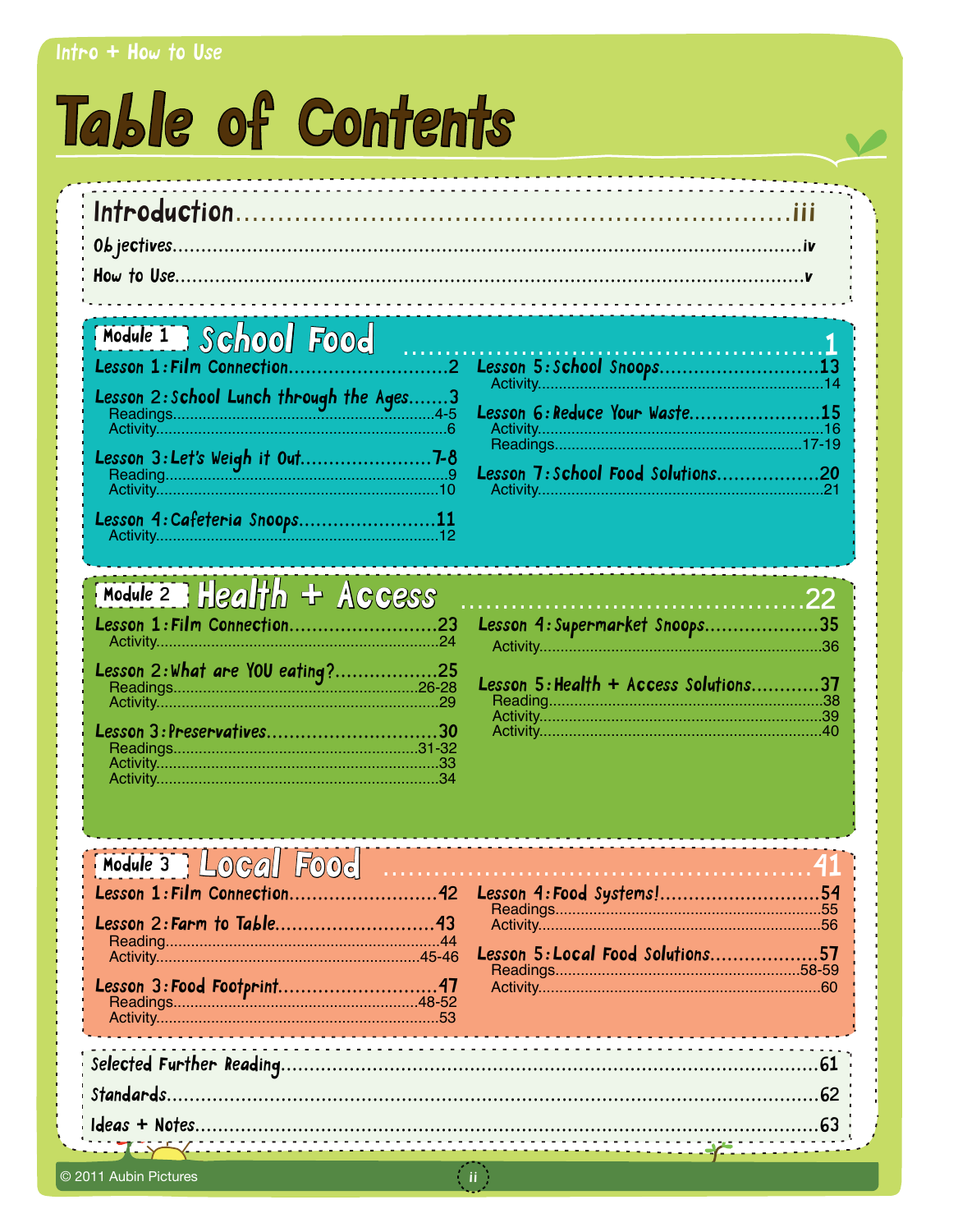# How to Use

### Format and Delivery

Recommended Grade Levels: 5 - 8 **Time: 1-2 Weeks for Each Module Each Session:** 45 minutes - 1 hour Sub ject Area: Interdisciplinary

This resource guide is adaptable so that it can be integrated into any number of lesson plans across disciplines for grades 5 - 8. The best use of this curriculum will be to fully utilize the What's On Your Plate? film, readings, worksheets, hands-on activities, and critical discussions. The curriculum is divided into three thematic modules: School Food, Health and Access and Local Food. Within each of these sections, the module is broken down into a format that allows students to first be introduced to a major topic with readings and a film clip, then encouraged to investigate this issue, and finally to re-think and develop and present their own solutions.

#### Module 1 School Food

This first module looks at the kinds of food found in schools, encouraging students to investigate their own lunchrooms and develop ways to bring healthy and sustainable foods into their schools. Many students across the country rely on school food as their major source of nutrition, and may eat three meals a day at their local school. In this section we will look at the challenges schools are facing across the country to provide healthy food for students, learn about the effects of school food on health, community and the environment, and explore possible solutions.

#### Health+Access Module 2

The Health and Access module will look at how the foods we eat affects our bodies and the many issues preventing access to healthy foods in communities nationwide. With obesity rates, diabetes and other health concerns on the rise, the need to understand how food fits into this emerging national challenge is more important than ever. This section will provide opportunities for discussion and dialogue about these issues, providing solutions and activities to spark action.

# Local Food Module 3

The last module explores local food -- connecting international and national food systems to local communities. Local food movements are on the rise, but how does that fit into your school or neighborhood? This section provides some background information on the social, ecological, and environmental importance of local food, while allowing for a critical discussion on possible solutions and applications for your school or community.

#### Inside Each Module:



**Lesson Plans:** These teacher plans outline the film connection/activity/reading and discussion for all.



Film Connection: Short video segments on the companion DVD communicate complex subjects with two 11 year old girls, Sadie and Safiyah as guides.



 $\Box$ 

**Activities:** Activities are for full-class participation either individually, in groups or as a class.

**Readings:** Readings are for more in-depth understanding and discussion of themes and information from the lesson.

### Lesson Plans

Lesson Procedure: Each lesson is planned out for one 45-minute class period. The icons below will help in preparation and guiding the class through each part of the lesson.



Preparation: Gives teacher guidance on what prior work is needed before lesson begins



**Materials:** Gives teacher list of materials needed for each lesson.



 $\Box$ 

Activity: Outlines the activity for the class including any special instructions not detailed on the worksheets

**Reading:** Discussion questions to bring up after reading specified handouts or seeing the film connection.